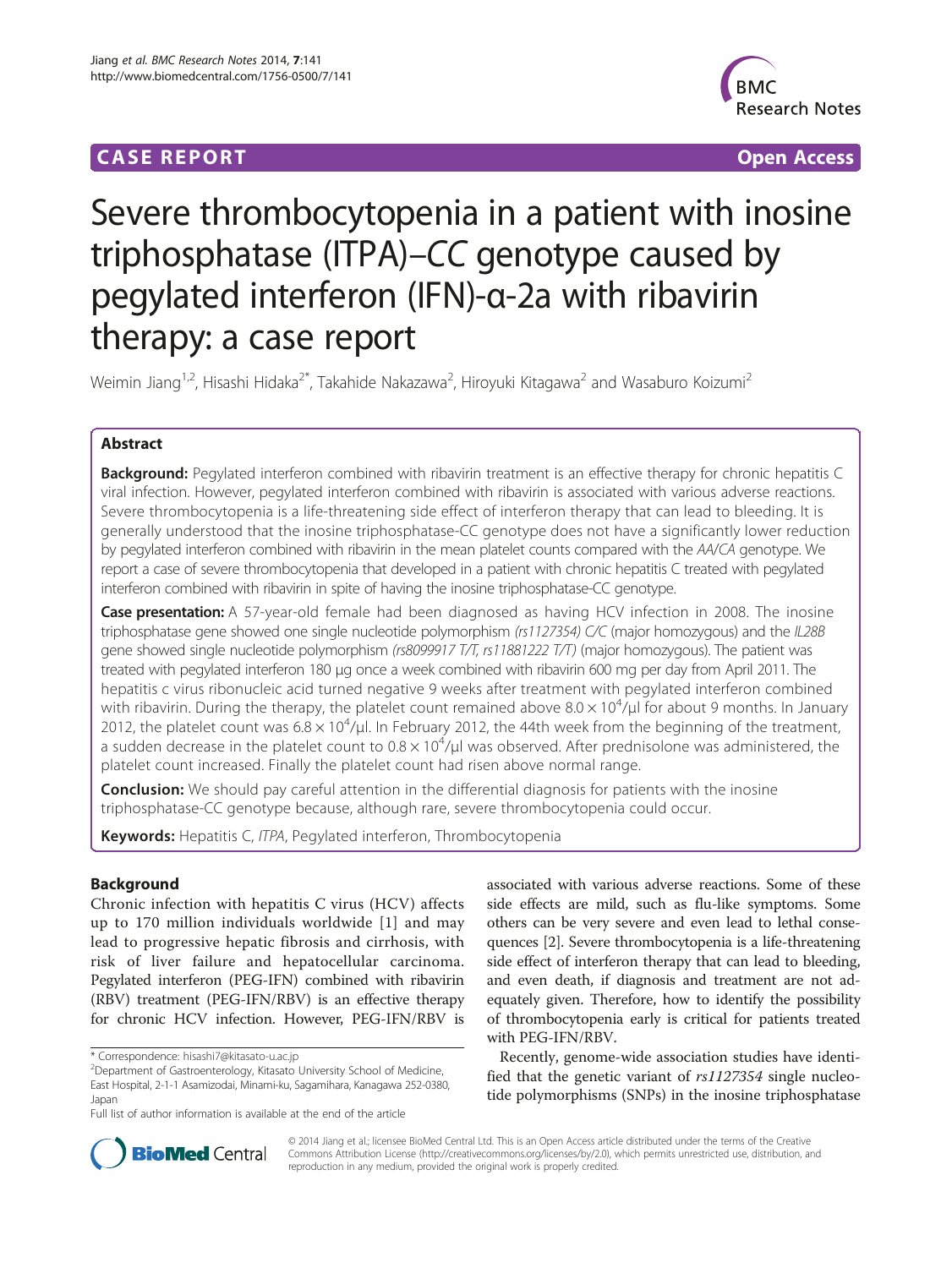(ITPA) gene, which encodes a protein that hydrolyses inosine triphosphate (ITP), has been found to be associated with thrombocytopenia. The ITPA-AA/CA genotype was independently associated with a higher degree of reduction in platelet counts at 4 weeks as well as protection against the reduction of hemoglobin in patients treated with PEG-IFN/RBV [\[3-5](#page-4-0)], while the CC genotype had significantly lower reduction in the mean platelet counts compared with the AA/CA genotype [\[5](#page-4-0)]. Here, we report a case of severe thrombocytopenia that developed in a patient with chronic hepatitis C treated with PEG-IFN-α2a plus ribavirin in spite of having the ITPA-CC genotype.

## Case presentation

A 57-year-old female had been diagnosed as having HCV infection in 2008 in another hospital. Laboratory test showed that her serum and anti-HCV, and HCV ribonucleic acid (RNA) were positive in October 2010 at Kitasato University East Hospital. The patient's laboratory findings prior to receiving treatment, in March 2011, are shown in the Table 1. The ITPA gene showed one single nucleotide polymorphism (SNP) (rs1127354) C/C (major homozygous) and the IL28B gene showed SNP (rs8099917 T/T, rs11881222 T/T) (major homozygous) [[5\]](#page-4-0).

She had a history of a little alcohol consumption and of smoking 20 cigarettes per day for longer than 30 years. Her height was 156.3 cm, and her body weight was 57.5 kg. Her mother had a history of hypertension. The patient had no history of ever having a blood transfusion. The ultrasonographic examination showed that the patient's liver, spleen, and pancreas were normal, but she

|                     |  | Table 1 The patient's laboratory findings prior to |  |  |
|---------------------|--|----------------------------------------------------|--|--|
| receiving treatment |  |                                                    |  |  |

| <b>WBC</b>  | 5800                 | $/ \mu L$ | CRP            | < 0.10 | mg/dl     |
|-------------|----------------------|-----------|----------------|--------|-----------|
| <b>RBC</b>  | $404 \times 10^{4}$  | $/ \mu L$ | LDH            | 238    | U/L       |
| Hb          | 13.5                 | g/dL      | UA             | 5.8    | mg/dL     |
| Plt         | $16.7 \times 10^{4}$ | $/ \mu L$ | <b>BUN</b>     | 12.6   | mg/dL     |
| PT          | 11.7                 | sec       | Cr             | 0.52   | mg/dL     |
| AST         | 41                   | IUI/L     | Na             | 141    | mEq/l     |
| ALT         | 46                   | IUI/L     | Κ              | 3.8    | $mEq/I -$ |
| TP          | 7.6                  | g/dL      | <b>HBsAg</b>   | $(-)$  | -         |
| Alb         | 4.4                  | g/dL      | <b>HCVAb</b>   | $(+)$  | -         |
| <b>TBIL</b> | 0.5                  | mg/dL     | <b>HCV-RNA</b> | 6.3    | LogIU/ml  |
| <b>ALP</b>  | 248                  | IUI/L     | Genotype       | 1B     |           |
| $v$ -GTP    | 20                   | IUIL      |                |        |           |

WBC, white blood cells; RBC, red blood cells; Plt, platelets; PT, prothrombin time; AST, aspartate aminotransferase; ALT, alanine aminotransferase; TP, total protein; Alb, albumin; TBIL, total bilirubin; ALP, alkaline phosphatase; γ-GTP, gamma glutamyl transpeptidase; CRP, C-reactive protein; LDH, lactate dehydrogenase; UA, uric acid; BUN, blood urea nitrogen; Cr, creatinine; Na, natrium; K, potasium; HBsAg, hepatitis B surface antigen; HCV, hepatitis C virus antibody; HCV-RNA, hepatitis C virus ribonucleic acid.

had gallstones. The liver biopsy revealed chronic active hepatitis (fibrosis grade 3 and inflammatory activity grade 1) in the Metavir classification and a hepatic activity index score of 1-1-3-3 (Figure [1\)](#page-2-0).

The patient was treated with PEG-IFN- $\alpha$ -2a 180 μg once a week combined with ribavirin 600 mg per day from April 2011. The HCV RNA turned negative 9 weeks after treatment with PEG-IFN-α-2a. During the therapy, the platelet count remained above  $8.0 \times 10^4 / \mu l$  for about 9 months. In January 2012, the platelet count was 6.8 ×  $10^4$ / $\mu$ l. In February 2012, the 44th week from the beginning of the treatment, a sudden decrease in the platelet count to  $0.8 \times 10^4/\mu l$  was observed (Figure [2](#page-2-0)). Severe thrombocytopenia caused by the PEG-IFN-α-2a therapy was suspected. Therefore, the PEG-IFN-α-2a and ribavirin were discontinued. The patient was then admitted to our hospital.

On admission, the blood pressure, temperature and pulse of the patient were normal. Her white blood cell and neutrophil values were also in the normal range. And there was no evidence of bacterial, viral, or other microorganism infection. Purpura were noted on both lower limbs and her trunk. The white blood cell count was 3000/ $\mu$ l, the red blood cell count was  $3.14 \times 10^6/\mu$ l, hemoglobin was 11.2 g/dl, but the platelet count had decreased to  $1.1 \times 10^4$ /µl. The liver function and coagulation function were normal. But the PAIgG was elevated to 180 ng/L (normal range, 9-25 ng/L).

A bone marrow aspiration examination was performed to investigate the etiology of the thrombocytopenia. The specimen revealed that there was hypoplasia of myelocytes (especially in megakaryocytes) but no myeloblasts, which did not suggest any evidence of bone marrow disease (Figure [3\)](#page-2-0).

Based on these results, she was diagnosed as having immune-mediated thrombocytopenia caused by the PEG-IFN-α-2a therapy. Therefore, the PEG-IFN/RBV was discontinued, but the platelet count remained below  $1.0 \times 10^4/$ μl. We confirmed that her anti-Helicobacter pylori was positive but did not perform eradication therapy. In March 2012, 60 mg of prednisolone were administered orally. After starting corticosteroid therapy, the platelet count increased gradually. Then the prednisolone was gradually tapered down by 10 mg every 4 days, the platelet count gradually rose above  $10 \times 10^4$ / $\mu$ l, and the PAIgG was decreased to 80 ng/L. When the prednisolone dosage decreased to 30 mg per day orally, she was discharged. The prednisolone was gradually tapered off, and the platelet count returned to normal (Figure [2\)](#page-2-0). Prednisolone was discontinued in May 2012. Her platelet count remained normal during the follow-up. And HCV RNA has never been detected since. She was diagnosed as having a sustained virologic response (SVR) 6 months later.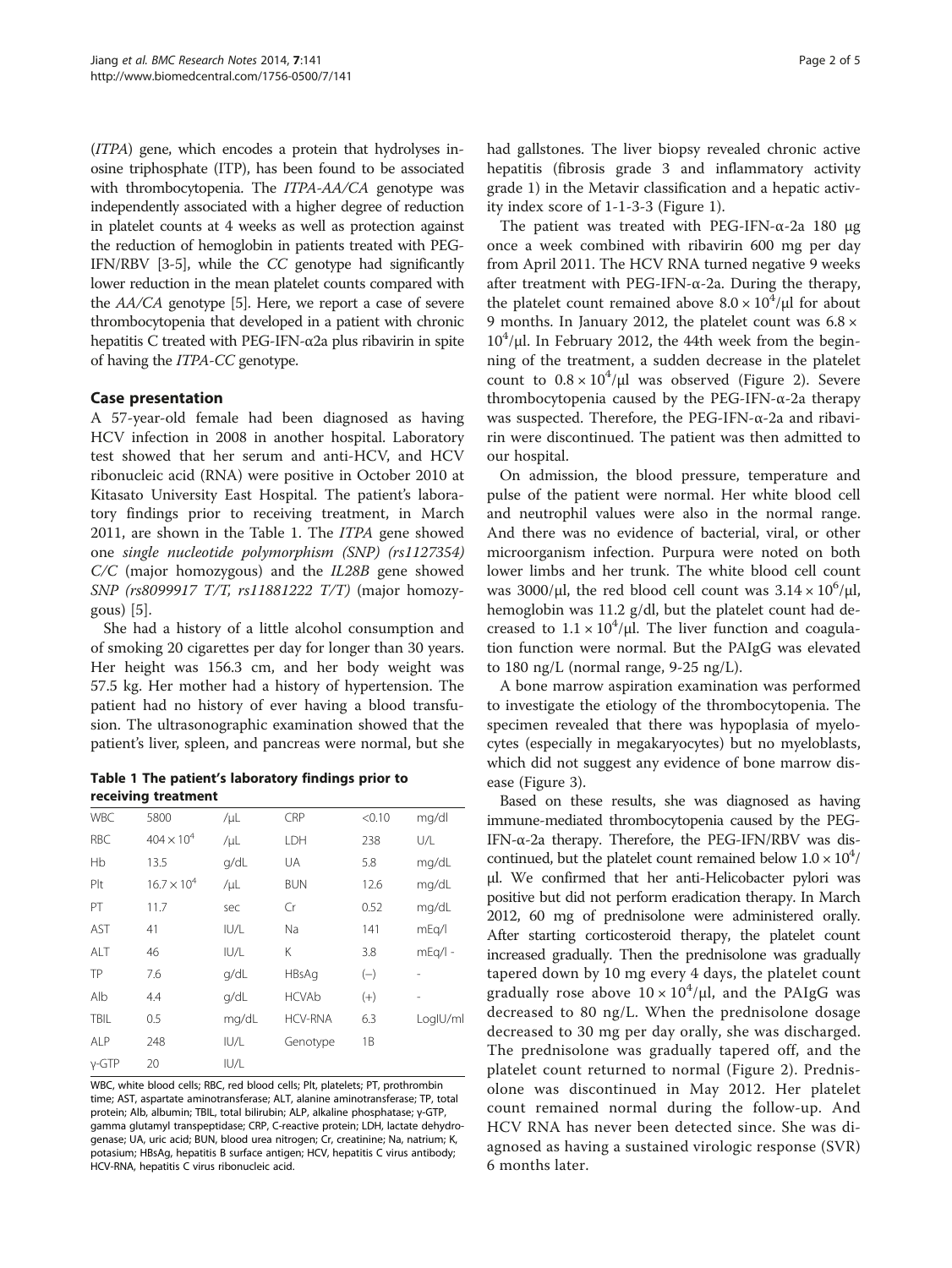<span id="page-2-0"></span>

## **Discussion**

To our knowledge, this is the first case report to assess the relationship between severe thrombocytopenia that developed in a patient treated with PEG-IFN/RBV and that patient having the ITPA genotype. It is a worthwhile case because, in spite of having the ITPA-CC genotype, the patient developed severe thrombocytopenia caused by the PEG-IFN/RBV treatment.

It is generally thought that an ITPA genetic variant is independently associated with reduction in the mean platelet counts for weeks 2, 4, 8, and 12 [[5\]](#page-4-0); while it is also associated with the reduction of hemoglobin for those same weeks caused by the RBV [\[5](#page-4-0)]. On the other hand, IL28B genetic variant strongly associated with the response to PEG-IFN/RBV [\[6](#page-4-0)]. Patients with the IL28- TT genotype exhibit higher prevalence of virologic response compared to those with *IL28B-TC/CC* [\[6\]](#page-4-0). When we began to administer the PEG-IFN/RBV treatment, we

expected the possibility of SVR and had been cautious of the reduction of hemoglobin because the patient had the IL28B-TT and ITPA-CC genotypes. Indeed, she achieved negative HCV RNA after only 9 weeks administration of PEG-IFN/RBV and her hemoglobin level had gradually decreased to a maximum of 9.6 g/dl. The side effects of PEG-IFN/RBV treatment are widely known, such as leukopenia, anemia, and thrombocytopenia. Hematologic abnormalities often lead to dose reduction and premature withdrawal from therapy in 10%–14% of patients [\[7\]](#page-4-0). It is not rare that mild-to-moderate thrombocytopenia is caused by PEG-IFN/RBV, and it has been attributed to a direct inhibition of stem cell proliferation and differentiation in the bone marrow [\[8\]](#page-4-0). Yamane et al. reported IFN- $\alpha$  directly inhibited cytoplasmic maturation and platelet production





Figure 3 Bone marrow specimen (May-Geimsa stain  $\times$  400): The specimen showed myelocyte hypoplasia, especially in megakaryocyte, and no atypical cells.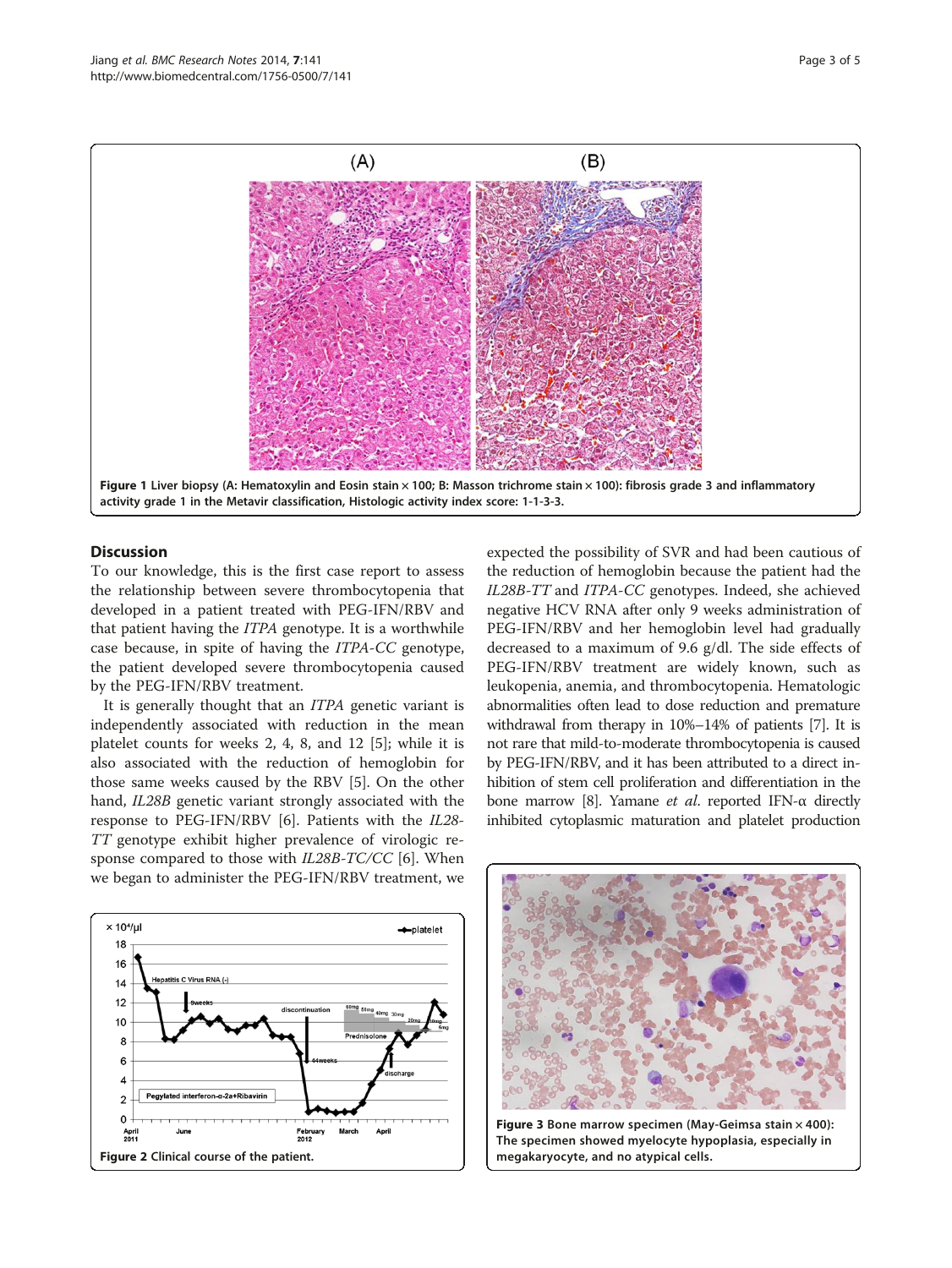but not proliferation or endomitosis in human primary megakaryocytes [\[9\]](#page-4-0). However, severe thrombocytopenia (platelet counts less than  $2.5 \times 10^4/\text{mm}^3$ ) during interferon therapy is rare, and it is a life-threatening side effect.

In the present case, in the early period of administration (within 12 weeks) of PEG-IFN/RBV, mild-tomoderate thrombocytopenia was caused by the treatment, but the platelet count remained at or around  $10 \times 10^4/\mu$ for 9 months. Li et al. reported in their review of severe thrombocytopenia induced by IFN-α in 17 patients [\[10](#page-4-0)] that the median onset time from the administration of IFN-α/PEG-IFN-α treatment was 3.6 months (range, 1–36 months), and the patients could recover by discontinuing the IFN- $\alpha$ /PEG-IFN- $\alpha$  and administering an immunosuppressant. It is noteworthy that they reported that 16 patients (94%) had reached SVR in spite of a short period of IFN-α administration. Generally, PEG-IFN/RBV can achieve rates of an SVR of less than 50% in patients with  $HCV$  genotype 1 [[2](#page-4-0)]. Therefore, there might be a correlation between severe thrombocytopenia and SVR that is caused by PEG-IFN/RBV therapy.

It is necessary to consider the mechanism in the present case of this severe thrombocytopenia. The IFN-α treatment is considered an immune-modulator and increases the risk for immune thrombocytopenia purpura in patients with hepatitis C [\[10\]](#page-4-0), but the mechanism of IFN-induced autoimmune thrombocytopenia is unclear [\[10](#page-4-0)]. IFN-α/PEG-IFN- $\alpha$  can induce the production of autoantibody against thrombocytes, such as platelet antibody, which can lead to immune-mediated thrombocytopenia [[11](#page-4-0)]. This situation is critical and may sometimes result in death. IFN can enhance the expression of major histocompatibility class I antigens and promote the production of IL-1 (interleukin 1) and TNF-α (tumor necrosis factor alpha). The over expression of these cytokines can induce autoimmune disease [[12](#page-4-0)]. It is observed that higher Th1 (T helper 1) cell reactivity with platelets is related to idiopathic thrombocytopenic purpura (ITP) patients. PEG-IFN can increases IFN-γ secretion and improve CD4 T cell response in HCV-infected patients [[13](#page-4-0)]. This may be one of the reasons of autoimmune thrombocytopenia during PEG-IFN treatment [\[14\]](#page-4-0). Recently, it is considered that autoimmune thrombocytopenia is associated with imbalance of Treg/ Th17 cells [\[15](#page-4-0)]. But, to our knowledge, there are no data in PEG-IFN induced thrombocytopenia.

Regarding the treatment, we discontinued PEG-IFN/ RBV after we diagnosed IFN-induced autoimmune thrombocytopenia and administrated 60 mg of prednisolone first. Li et al. reported that early administration of immunosuppressant was an effective therapy for IFN-α induced severe thrombocytopenia [\[10\]](#page-4-0).

Finally, it was considered that this case was "possible" drug-induced immune thrombocytopenia based on criteria and level of evidence for establishing a causative relationship in drug-induced thrombocytopenic purpura by George et al. [\[16,17\]](#page-4-0). It is the reason that this case meets only their first criteria and evidence: therapy with the candidate drug preceded the thrombocytopenia, and recovery from thrombocytopenia was complete and sustained after discontinuation of therapy.

The 2011 practice guideline by the AASLD (American Association for the Study of Liver Diseases) recommended that IL28B genotype variants are robust pretreatment predicators of the SVR to PEG-IFN/RBV in patients with genotype 1 chronic HCV infection [[1](#page-4-0)]. In thrombocytopenia caused by PEG-IFN/RBV, there is a tendency that patients with the *ITPA-CC* genotype are considered to be less at risk than those with the ITPA-CA/AA genotype. However, the newest treatment (PEG-IFN/RBV and protease inhibitors) might weaken this tendency. Therefore, this case of severe thrombocytopenia that developed in a patient with chronic hepatitis C treated with PEG-IFN/RBV in spite of the patient having the ITPA-CC genotype should be kept in mind.

## Conclusion

In conclusion, it is generally understood that the CC genotype had significantly less reduction in the mean platelet counts compared with the AA/CA genotype. However, we should pay careful attention in the differential diagnosis for patients with the ITPA-CC genotype because, although rare, severe thrombocytopenia could occur.

#### Consent

Written informed consent was obtained from the patient for publication of this Case Report and any accompanying images. A copy of the written consent is available for review by the Editor-in-Chief of this journal.

#### Competing interest

The authors declare that they have no competing interests.

#### Authors' contributions

WJ and HH gathered the information for this case and were the major contributors in writing the manuscript. TN contributed to the writing in the discussion section and the genome sequence techniques. HK and WK contributed to the writing in the discussion section. All authors read and approved the final version of the manuscript.

#### Acknowledgements

We thank Atsuko Takeuchi and Akitaka Shibuya of Kitasato University School of Medicine for their assistance of genome sequence techniques. We also thank Professor Yasuhito Tanaka, Department of Virology and Liver Unit, Nagoya City University Graduate School of Medical Sciences and Robert E. Brandt (Founder, CEO, and CME, of MedEd Japan) for editing the manuscript.

#### Author details

<sup>1</sup>Department of Infectious Disease, Huashan Hospital, Fudan University Shanghai, China. <sup>2</sup> Department of Gastroenterology, Kitasato University School of Medicine, East Hospital, 2-1-1 Asamizodai, Minami-ku, Sagamihara, Kanagawa 252-0380, Japan.

#### Received: 28 August 2013 Accepted: 10 March 2014 Published: 12 March 2014